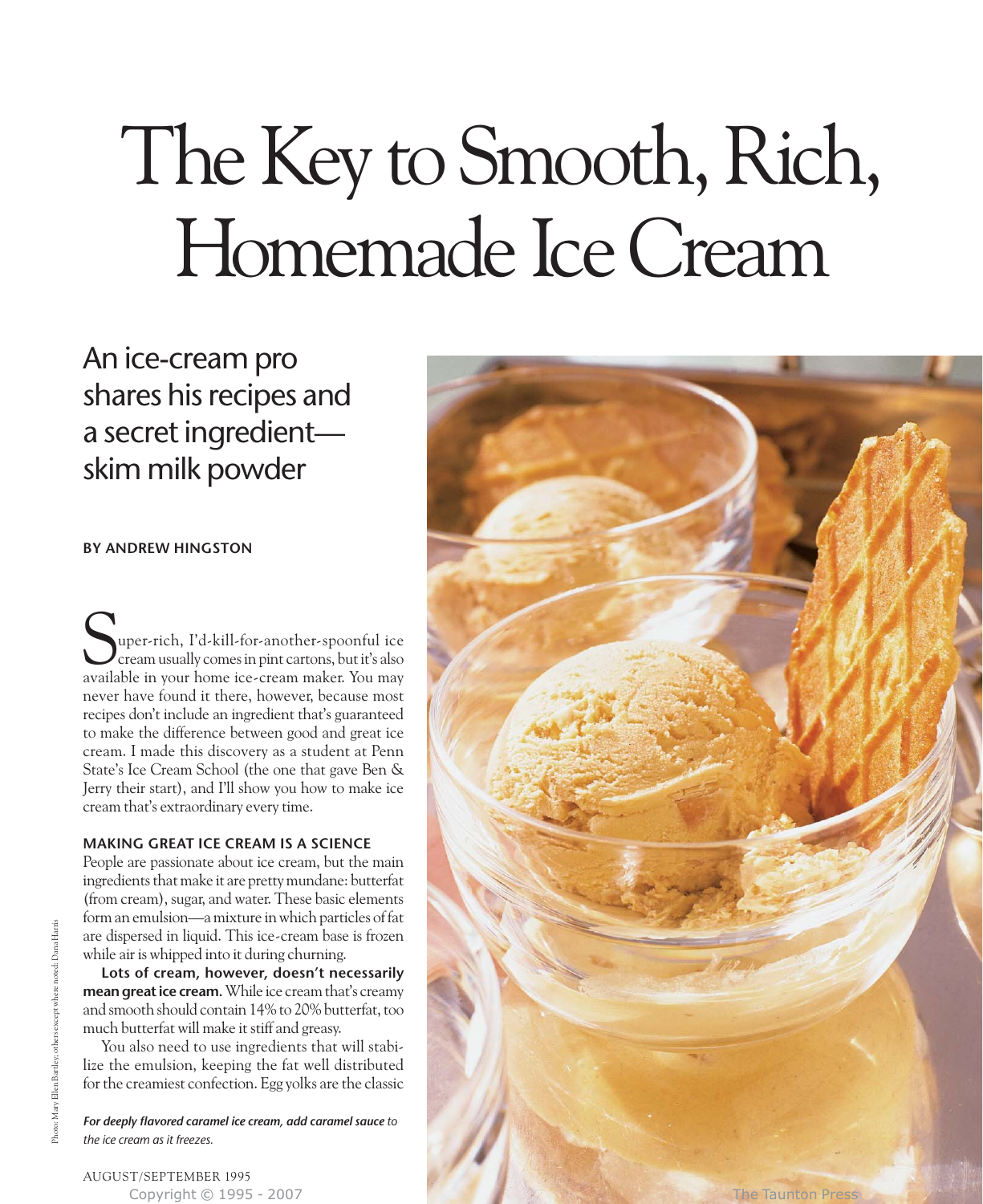# **Inspirations for flavoring ice cream**

*Great ice creams need a practical formula, but flavor is an area where fantasies can take flight. Below is a list of flavors to get you started.*

| <b>Fresh Fruit</b>  | <b>Dried Fruit</b> | <b>Candies &amp;</b> | <b>Nuts</b>        | <b>Spirits</b>      |
|---------------------|--------------------|----------------------|--------------------|---------------------|
| <b>Bananas</b>      | <b>Apricots</b>    | <b>Confections</b>   | Almonds            | Amaretto            |
| <b>Blueberries</b>  | <b>Blueberries</b> | Chocolate chunks     | <b>Brazil nuts</b> | Armagnac            |
| <b>Cherries</b>     | <b>Cherries</b>    | Heath bars           | Cashews            | Cointreau           |
| <b>Mangoes</b>      | <b>Cranberries</b> | Peppermints          | <b>Hazelnuts</b>   | Crème de cassis     |
| <b>Oranges</b>      | <b>Dates</b>       | <b>Brownies</b>      | Pecans             | Crème de menthe     |
| <b>Peaches</b>      | <b>Peaches</b>     | Caramel sauce        | <b>Walnuts</b>     | Frangelico          |
| <b>Raspberries</b>  | <b>Prunes</b>      | Fudge sauce          |                    | Kahlua or Tia Maria |
| <b>Strawberries</b> | <b>Raisins</b>     |                      |                    | Rum or whiskey      |

ingredient for this. Eggs' protein helps hold the emulsion of fat and water together, and while egg yolks have a high fat content, that type of fat adds a pleasant richness and doesn't add to the butterfat. But egg yolks alone aren't enough of a stabilizing influence.

# **WHY SKIM MILK POWDER IS IN THE BEST ICE CREAMS**

Skim milk powder is the key to the quality of allnatural ice creams. Together with egg yolks, skim milk powder helps create ice cream that's smooth, dense, and rich.

The protein in skim milk powder helps stabilize the emulsion without adding fat. It does this by absorbing most of the extra water in the ice-cream mixture. Too little water gives ice cream a peculiarly sandy feel on the tongue, but too much unabsorbed water results in iciness. Instead of turning icy after two or three days in the freezer, ice cream that's made with skim milk powder should last a few weeks.

Cocoa also absorbs excess water without adding fat; this is one of the reasons it's used instead of chocolate in many "chocolate" ice creams. Chocolate contains a lot of cocoa butter, a fat that quickly hardens when chilled, which can create an ice cream that's difficult to scoop. But chocolate provides flavor that cocoa alone can't match. One solution is to use a small amount of the most intense chocolate you can



*shouldn't be optional equipment. Be certain that the custard has reached 165°F, not only to help ensure the recipe's success, but also to protect against salmonella contamination from the egg yolks.*

*A thermometer*

find, such as Callebaut or Valrhôna. Since imported chocolate can cost \$20 a pound, I sometimes use unsweetened baker's chocolate and increase the sugar in the recipe.

### **YOU HAVE TO COOK ICE CREAM BEFORE YOU CAN FREEZE IT**

The first step toward a great ice cream is to combine sugar, milk, cream, skim milk powder, and egg yolks and then cook the mixture to make a custard. Use a stainless-steel bowl set over a saucepan of simmering water so you can keep the heat low and constant.

There are two measures of the custard's readiness: temperature and time. The custard should thicken noticeably as it cooks, though it should be very smooth. (Lumps would mean that it has gotten too hot and curdled.) Even more important, you should keep the custard between 165° and 180°F for at least 10 to 15 minutes. Maintaining this temperature range is vital. Anything under 165° is too low to be effective, and even one degree above 180° can mean curdling.

After cooking, cool the custard immediately in an ice bath until it reaches 65°. Not only does this heating and cooling procedure improve the ice cream's texture, it also comes as close as possible in a home environment to pasteurizing your mixture. Since egg yolks can contain salmonella bacteria, you should never skip these steps.

When the custard has cooled, add any flavorings that contain alcohol, such as vanilla extract or a liqueur. This ensures that the alcohol won't evaporate in the custard's heat, leaving a little spirited kick. Refrigerate the mixture for at least four hours, preferably overnight, in a tightly covered plastic or stainless-steel container. This storage time improves the ice cream's texture and flavor, but make sure the custard isn't near any aromatic foods in your refrigerator. The custard can quickly pick up the flavors of garlic, onions, and spices. After the base has been refrigerated overnight, you should churn and freeze it that day.



*powder gives the ice cream its silky texture.*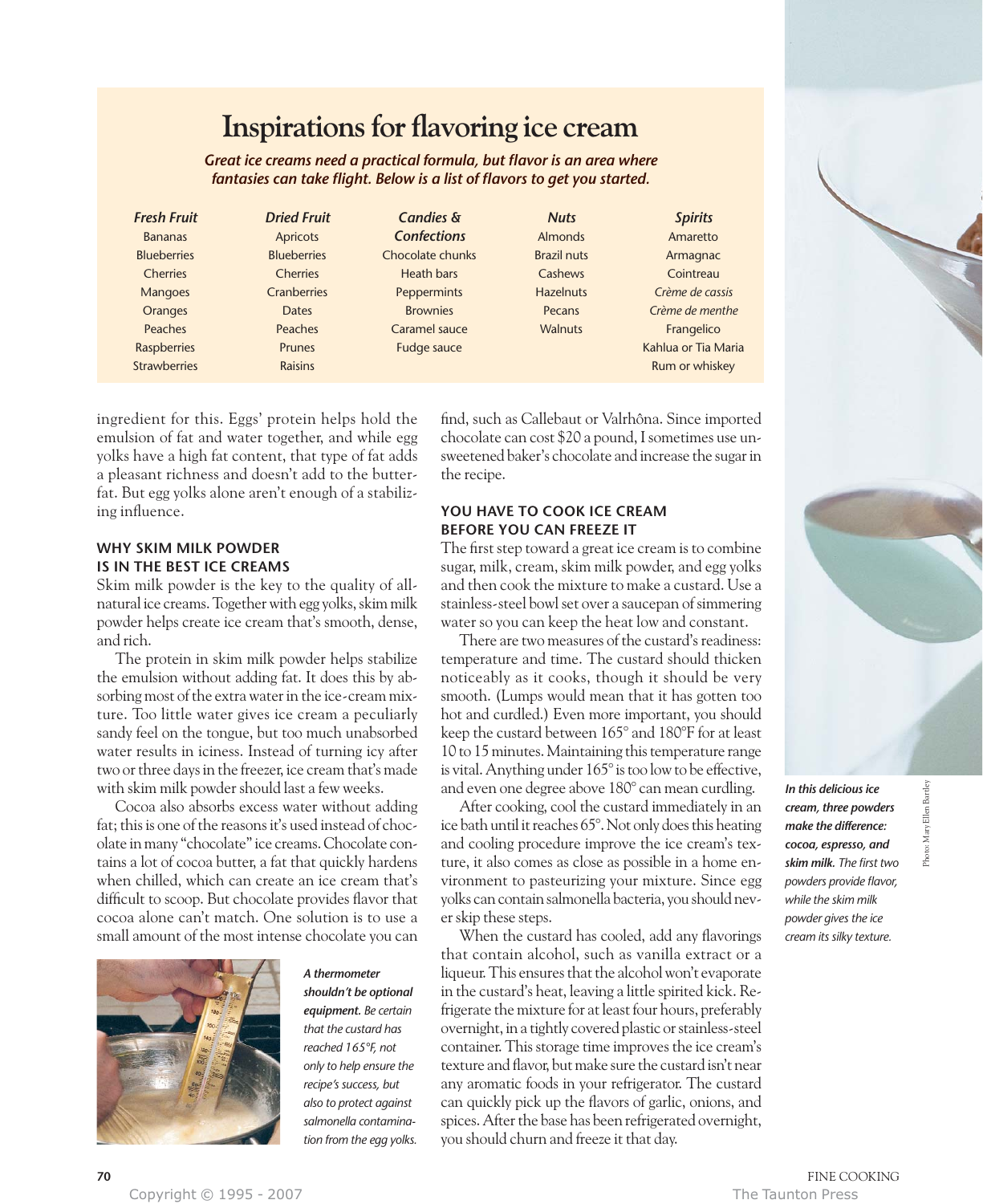

#### **CHURN IT BY HAND OR BY MOTOR**

The world's best ice cream can be made in any kind of ice-cream maker. I currently use a Krups model, but since all models work pretty much the same way, I think the only real mistake you can make is choosing one that costs too much.

Before you pour the custard into the ice-cream maker, be sure the machine is large enough to contain your batch; ice cream swells as it freezes. (My recipes are designed for a  $1\frac{1}{2}$ -quart maker.) Freshly made ice cream will be soft. Once it has been churned, scoop it into a resealable plastic or stainless-steel container to harden in the freezer for a few hours.

Keep ice cream as cold as possible. If you've ever opened a container of ice cream and found that it had become mysteriously gooey, your freezer was probably responsible. Frost-free freezers repeatedly warm and cool by a few degrees, which encourages the ice cream's water and fat molecules to separate and clump

with their own kind. That's why you shouldn't refreeze ice cream after it has been brought up to serving temperature. The best solution is to eat homemade ice cream as soon as you can—but I don't think that will be a problem.

# **Orange Ice Cream with Dried Cherries & Toasted Pecans**

*Yields 11⁄2 quarts.*

*2 medium navel oranges 2 cups heavy cream 1 cup skim milk*  $1/2$  *cup light brown sugar, packed Large pinch salt 1⁄4 cup skim milk powder 5 large or 4 extra-large egg yolks 1⁄2 vanilla bean, split lengthwise 1⁄2 tsp. natural vanilla extract 1⁄2 cup dried cherries 1⁄4 cup orange juice 21⁄2 Tbs. Cointreau or other orange liqueur 3⁄4 cup large pecan pieces*

**Peel the oranges.** Use a vegetable peeler to pare off the peel in thick, smooth strips. Turn the peel over so the white pith faces you. Scrape away the pith with the peeler or the edge of a sharp knife. Set the zest aside.

**Make the ice-cream base.** Fill a medium saucepan halfway with water and set it over medium heat. Combine the cream, milk, sugars, salt, skim milk powder, egg yolks, vanilla bean, and orange zest in a medium stainless-steel bowl and whisk to mix completely.

Put the bowl on the saucepan and cook the mixture, stirring constantly with a wooden spoon or spatula, until it reaches between 165° and 180°F. Test the temperature with a candy thermometer. Keep the temperature in that range for at least 10 to 15 min., still stirring. The mixture will thicken.

**Cool the ice-cream base.** At the end of the cooking period, put the bowl in an ice bath to cool. Add the vanilla extract. Stir frequently, replenishing the ice as necessary, until the mixture cools to 65° (about 15 min.). Cover the bowl and refrigerate for at least 4 hours, preferably overnight.

**Plump the cherries and toast the pecans.** Meanwhile, soak the dried cherries in the orange juice and Cointreau for a few hours until plump.

Toast the pecans on a baking sheet in a 350° oven for about 10 min., shaking the sheet occasionally to prevent burning. The nuts are ready when they color

*For a full-flavored mixture, infuse and then strain. The author simmers orange zest in the custard to release its fragrance and flavor. After the mixture chills, he strains out the zest and freezes the ice cream.*

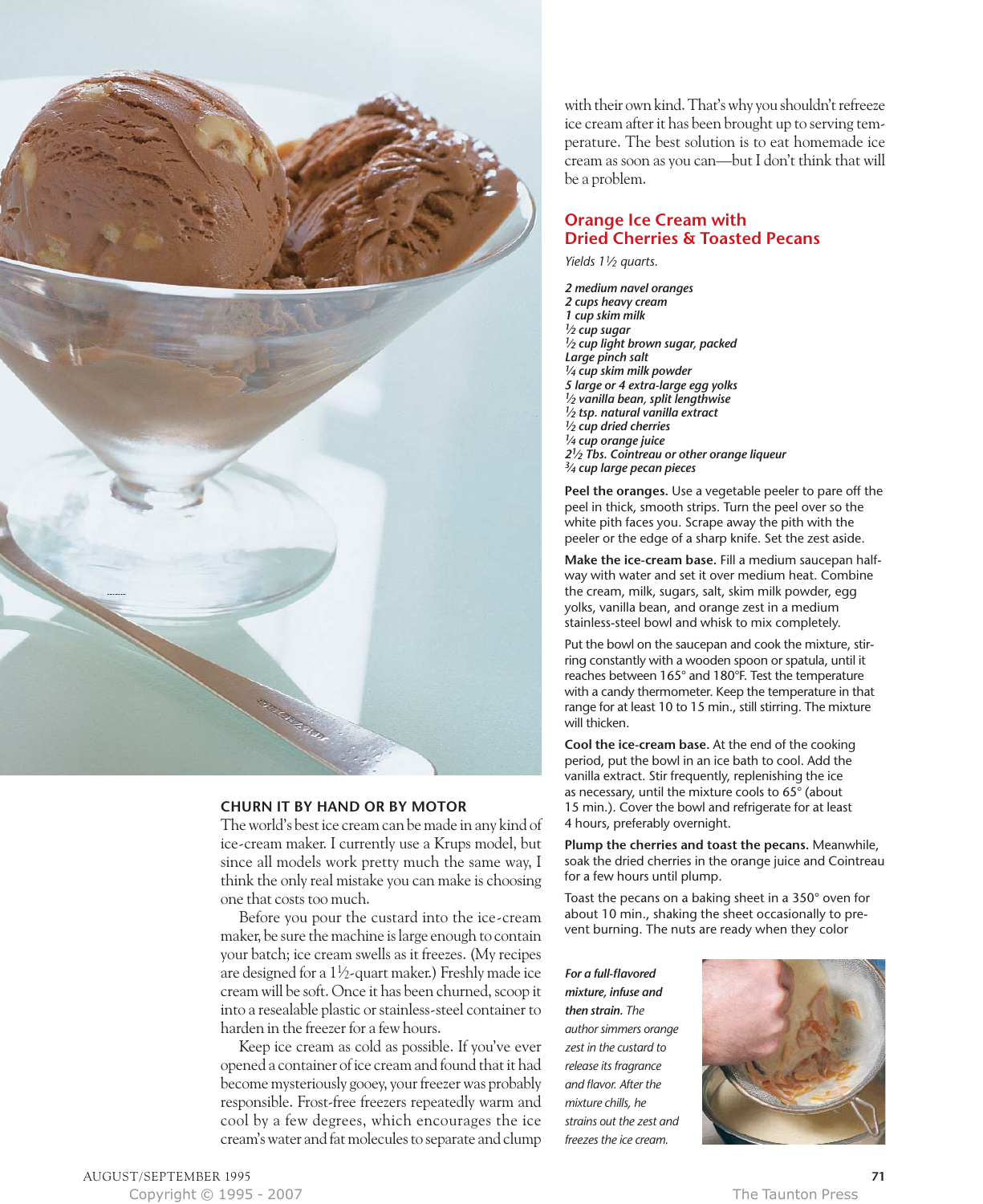slightly and become fragrant. Allow them to cool to room temperature.

**Freeze the ice cream.** When you're ready to freeze the ice cream, pour the mixture through a sieve to remove the orange zest and vanilla bean. Add half the marinated cherries and any excess liquid from the cherries.

Begin freezing according to your ice-cream maker's directions. After 8 to 10 min., the ice cream should be semisolid—about the stiffness of cake batter. At this point, add the remaining cherries and the toasted pecans. Continue freezing until the ice cream holds stiff

# **Customize the recipe with fruits, nuts, and flavorings**

For some people, ice cream isn't worth eating if it doesn't have "chunks." These ingredients should be added about 8 to 10 minutes after the ice cream has begun freezing; at this point, the mixture will be thick enough to prevent the chunks from sinking to the bottom. Some additions need a little preparation before they can be added to the ice cream, and some icecream bases need adjustment to accept the additions.

**FRESH AND DRIED FRUITS—**Fruit contains a lot of water, which will always result in iciness. One solution is to use a little more cream and a little less milk in the base and to add a little extra skim milk powder to the mixture. You also can remove some of the fruit's water by partially dehydrating the fruit in a very low oven for an hour or two. While this diminishes the fruit's fresh flavor, it also prevents the chunks of fruit from turning into icy fruit pebbles in your ice cream.

On the other hand, dried fruits such as raisins or dried cherries need some liquid before they can be added to ice cream. Plump them in fruit juice or a spirit (such as rum, brandy, or kirsch) for an hour or two. You won't need much liquid—perhaps two tablespoons for half a cup of dried fruit.

**NUTS—**For the best flavor, nuts should be toasted before adding them to ice cream. Pistachios are troublemakers; they absorb a lot of water and quickly become soft in ice cream.

**ALCOHOL—**Alcohol reduces the freezing point and makes ice cream easier to scoop. And of course there's the flavor alcohol can add—Chocolate-Triple Sec ice cream is one of my favorites. After you cool the custard base, try adding a tablespoon of alcohol for each pint of base. For stronger flavor, add two to three tablespoons alcohol to the mixture as it cooks. The heat will cook out the some of the alcohol that would make the ice cream too soft. Still, that extra liquid means you'll need to add a little more skim milk powder (start with one teaspoon) to make up the difference.

peaks. Transfer the ice cream to a resealable plastic or stainless-steel container and freeze overnight until firm.

# **Caramel Ice Cream with Toasted Almonds**

*Yields 1 generous quart.*

*2 cups heavy cream 1 cup skim milk 1⁄2 cup light brown sugar, packed Large pinch salt 1⁄4 cup skim milk powder 5 large or 4 extra-large egg yolks 1⁄2 cup caramel sauce (see recipe at right) 1⁄2 vanilla bean, split lengthwise 11⁄2 tsp. natural vanilla extract 1⁄2 cup whole blanched almonds*

**Make the ice-cream base.** Fill a medium saucepan halfway with water and set it over medium heat. Combine the cream, milk, brown sugar, salt, skim milk powder, and egg yolks in a stainless-steel bowl. Whisk to mix completely.

Put the bowl on the saucepan and cook the mixture, stirring constantly, until the base reaches between 165° and 180°F. Test the temperature with a candy thermometer. Keep the temperature in that range for 5 min. Add the caramel sauce and the split vanilla bean. Continue maintaining the temperature, stirring frequently, for another 5 to 10 min. The mixture will thicken.

**Cool the ice-cream base.** At the end of the cooking period, put the bowl in an ice bath to cool. Add the vanilla extract. Stir frequently, replenishing the ice as necessary, until the mixture cools to 65° (about 15 min.). Cover the bowl and refrigerate for at least 4 hours, preferably overnight.

**Toast the almonds.** Toast the almonds on a baking sheet in a 350° oven for about 10 min., shaking the sheet occasionally to prevent burning. The nuts are ready when they color slightly and become fragrant. Chop the almonds coarse and set aside.

**Freeze the ice cream.** Remove the vanilla bean from the base. Freeze the base following your ice-cream maker's directions. After 8 to 10 min., the ice cream should be semisolid—about the stiffness of cake batter. At this point, add the almonds. Continue freezing until the ice cream holds stiff peaks. Transfer the ice cream to a resealable plastic or stainless-steel container and freeze overnight.

# **Hazelnut-Mocha Ice Cream**

*Yields 1 generous quart.*

*4 oz. good-quality semisweet chocolate, chopped 13⁄4 cups heavy cream 11⁄2 cups skim milk 1⁄2 cup light brown sugar, packed 5 large or 4 extra-large egg yolks 1⁄3 cup skim milk powder Large pinch salt 1 Tbs. unsweetened cocoa powder 2 Tbs. coffee powder (preferably espresso style) 1⁄2 cup whole blanched hazelnuts 1⁄2 tsp. natural vanilla extract 11⁄2 Tbs. Frangelico*

**Prepare the chocolate.** Melt the chocolate slowly in a small bowl set over (not in) a pan of simmering water.



*This pale ice cream is intensely flavored. Triple-infused with the flavor of oranges (zest, juice, and Cointreau liqueur), the creaminess is memorably contrasted with toasted pecans and tart, chewy cherries.*